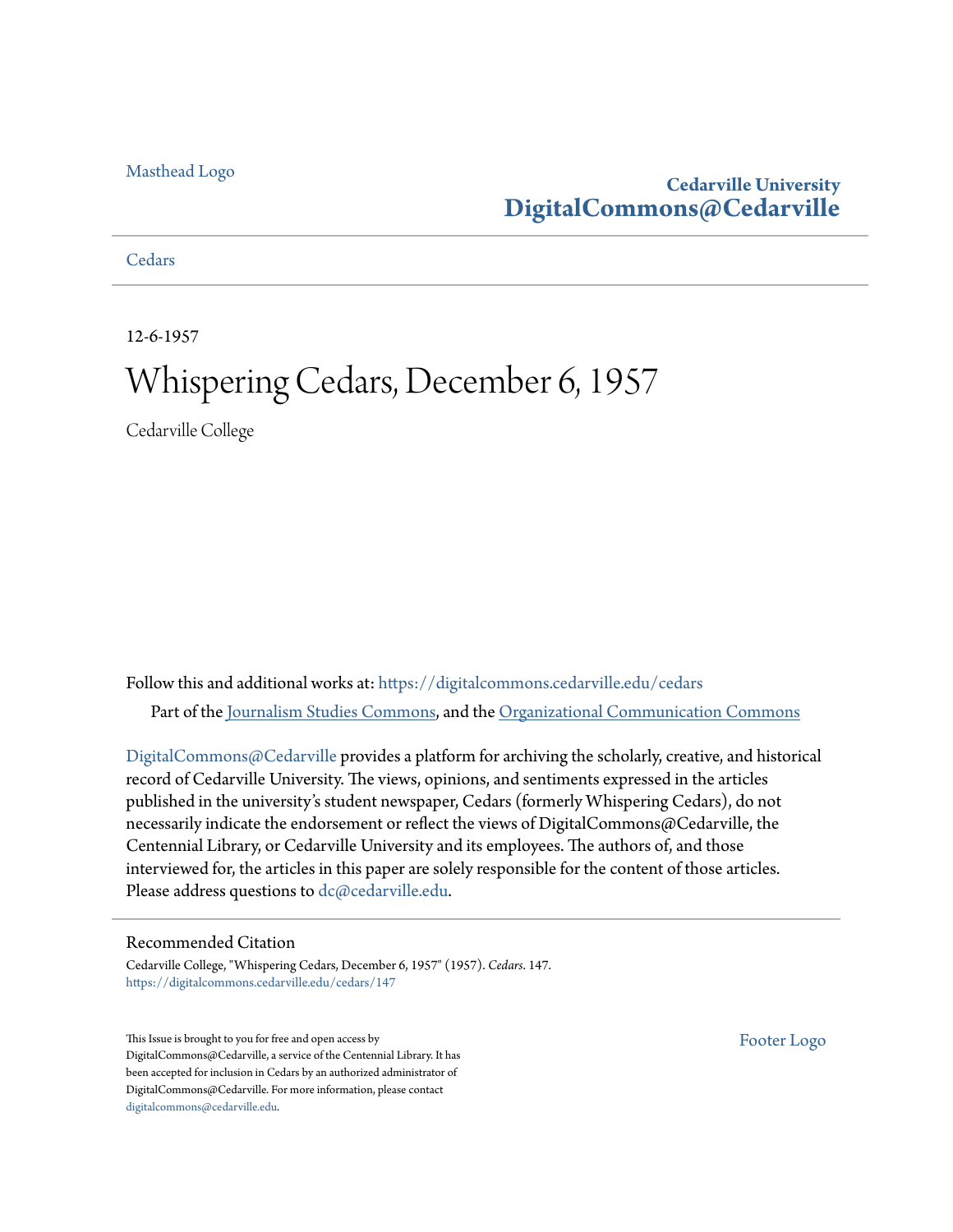# CEDARVILLE L'OLLEGE LIBRARY  $\int$  PERING  $\frac{1}{2}$  (ED-HHS)

A Weekly Student Publication From.Cedarville College VOL. II Friday, December 6, 1957 No.∵8.

BANQUET AND ONE-ACT PLAY SCHEDULED FOR DECEMBER 19 Story of "Silent Night" to be Portrayed

December 19th at 6:30 p.m. the student body will celebrate the school Christmas banquet. The social committee has planned this occasion with the intent to successfully create a holiday spirit.

#### LITERARY SOCIETIES COMBINE FOR PARTY

The Alpha Chi and Gamma Chi Literary Societies will sponsor a joint Christmas Party at the Red Brick Tavern. in London at  $7:30$  p.m. tonight.

The decorative environment of the Old Tavern will add a Christmas flavor.to the program and to the refreshments.

Professor Dale Thomson will be master of ceremonies. He will introduce selections from the girl's trio, the school quartet, Nancy Scholten and Ruth Smelser. A student from Wilberforce College will feature the special entertainment.

The English department will provide the entertainment for the evening by presenting "The Perfect Carol." This oneact production relates the story of Silent Night. The setting takes place in the Bavarian Alps. The main characters are:

.Josef Eohr

'Elsa Mohr (his sister) Franz Gruber

Martha Weimar

Seventeen minor - -characters are added to complete the cast.

The costuming, lighting, and music combine to make this a beautiful, unforgettable play.

#### GUIOMAR NOVAES PLAYS

Miss Novaes will present a piano concert at Veterans Auditorium in Columbus, Dec. 7, at 8:30.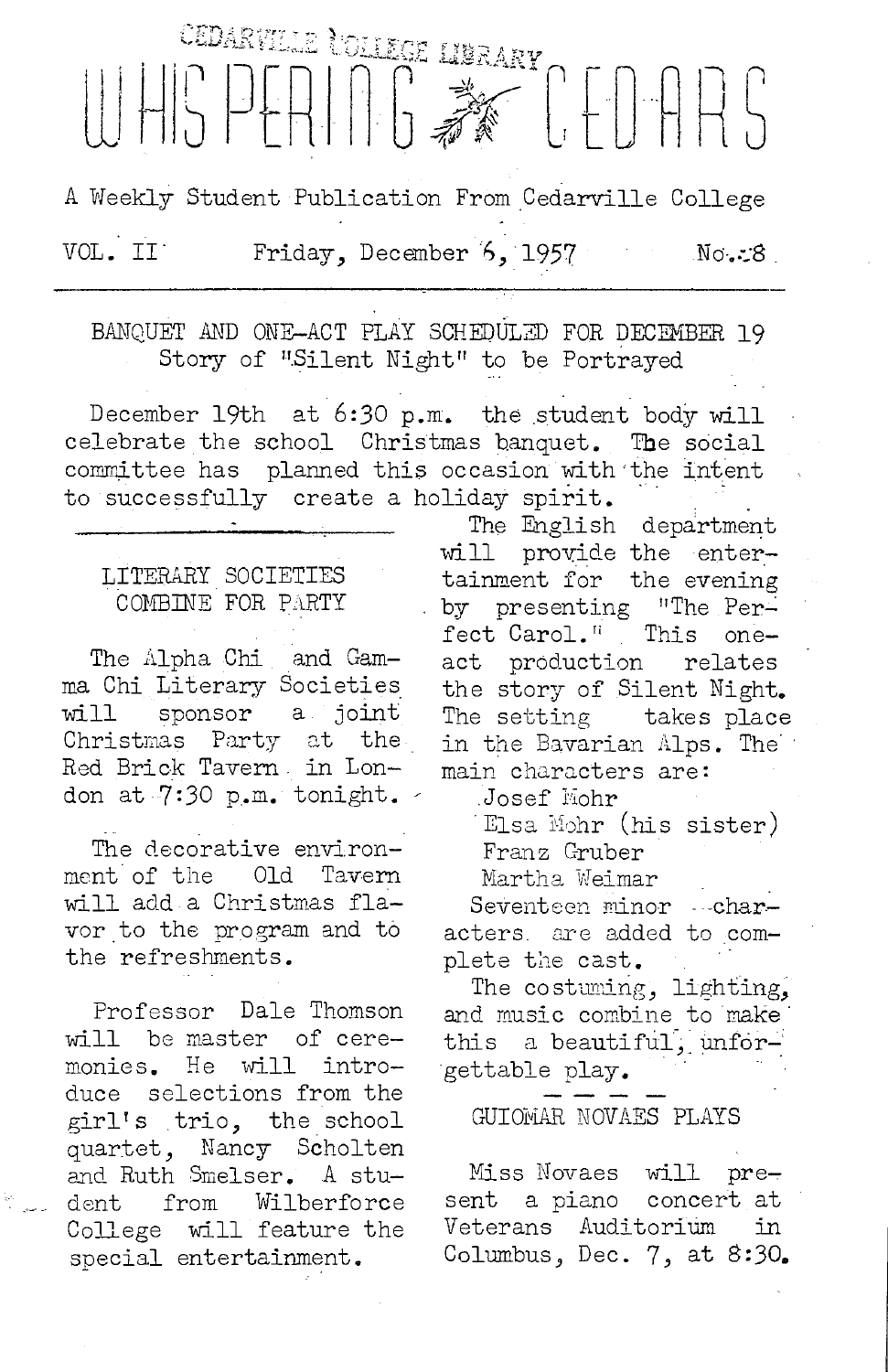O ASU CHONDEPENDE **1E RESPECT FOR TEACHERS** 

Respect is one of the basic laws of society. But just what is respect? Respect, Mr. Webster says, is "to consider worthy of esteem," I'm afraid too many of us are not aware of this definition.  $If$ we are, we are truly negligent in putting it into practical use. We glibly say, "I respect, or hold in high esteem him. or her," and in the next moment. act in a manner that is completely opposite to what we have just said. The guilt is upon us all for we are all guilty in some part.

Do the teachers here at our college receive the respect they should? Are we as students too fiippant and casual with them? Their status over us as

#### WHISPERING CEDARS STAFF

Ruth Yost. . . . Editor Esther Chesebro Asst, Ed. Fred Brooks Alberta Carr Keith Collett Carolyn Hale Bob Humphroys Ruth Himsel Dave Madson Cliff Mille. Sandra Millukin Hublall Sockram Mr: Wittigs a Sadvicor

SAPAN AN PROPERTY DUT inaquatum (<sub>an</sub> lumba gobo dents strive to held ou. professors in high estest for we know we owe to them our education.

 $E.S.$ 

#### MILLER'S MUSING Unwritten Laws are Real

المنابي الم

Some unwritten laws are just as real as the written ones. One of these laws determines the lengthh of a person's formal education. It is the law of proportion that places. the length of education in ratio with the responsibility of the task to be done in life. Thus if one is only going to do manual labor in a factory he need not even complete high school. The common non-professional jobs are not of such responsible nature as to demand anything beyond high school. Four years of college is needed when one considers the areas of science, education, or fields of similar levels.

Those who desire to be leaders in their respective fields must enter graduate schools, When one desires to work with such important things as the bodies of men, nine years of taining isneeded

(Con't on rage 6)

¢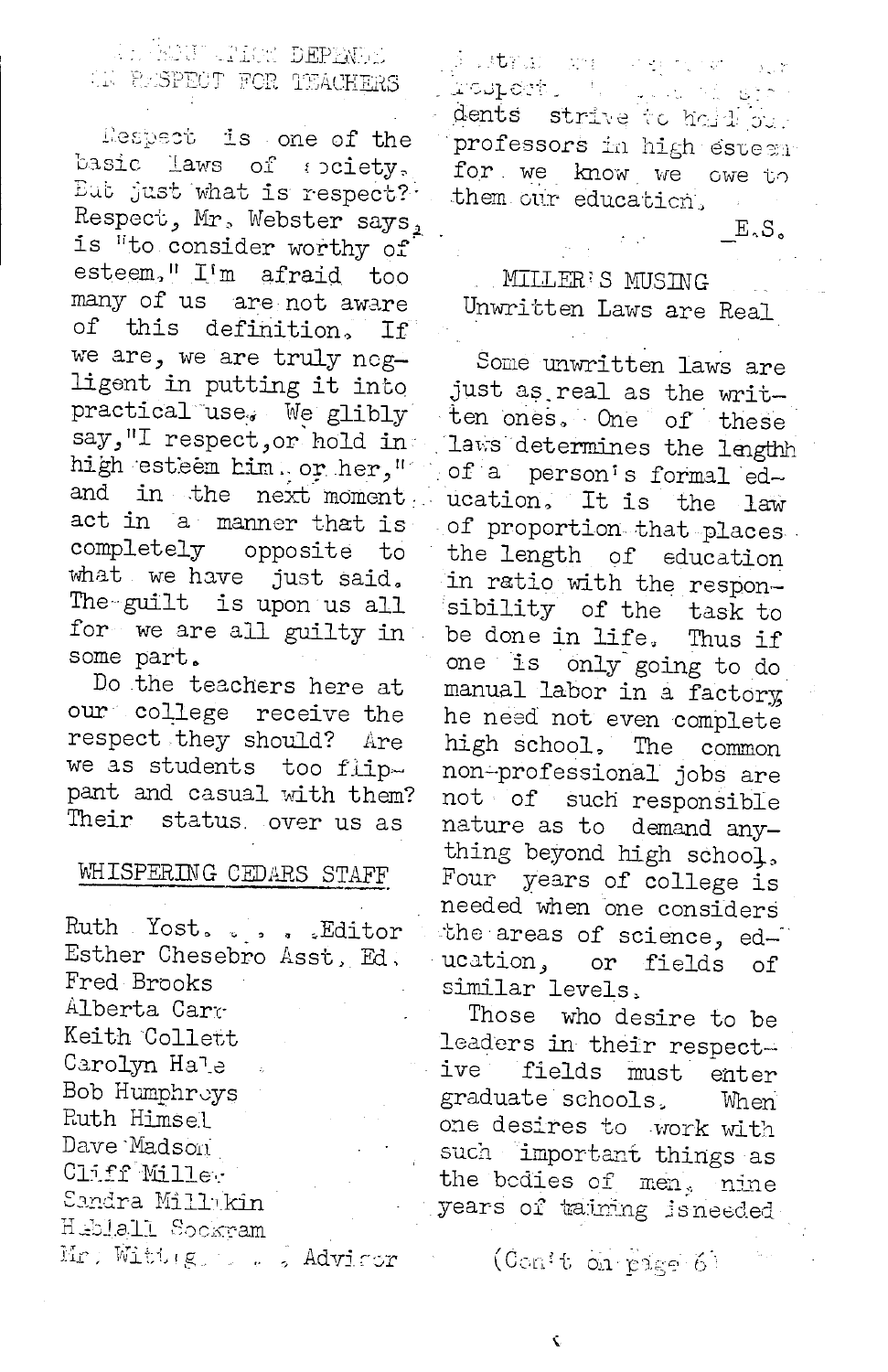VITALITY OF CROSS LOST IN CHRISTMAS CELEBRATIONS

There are several broad grounds on which the Christian ought to discount any interpretation of the atonement (the death of Christ) as a mere incident, or consequence, or modification of the incarnation (the birth of Christ). The incarnation here is regarded as something which has a significance and a function of its own, independent of man's redemption from sin.

One of the major premises on which we should deprecate the intrusion of the incarnation at the cost of the atonement is that it tends to sentimentalism. It is dangerous to bring into religion anything which is not vitally related to morals, and incarnation not determined by atonement is open to this charge. The Christmas celebrations in many churches supply all the proof that is needed: they are an appeal to anything and everything in man except that to which the gospel is designed to appeal. The NT is passionate, not sentimental; and its passionate character is condensed and guaranteed in that atoning work of Christ which is in every sense of the word its. vital center.

---James Denney, The Death of Christ.

#### HOW TO STUDY

There is no more important message for the American undergraduate than: College can be beautiful. Don't louse it up with studying.

That was my mistake untill I learned the real meaning of college. College should prepare you to sticking your nose in a cont. on page 5)

book.

Relax! Live! Enjoy!... That's how you get poise. Of course you have to study, but be poised about it. Don't be like some drones who spend every single night buried in a book. They aren't learning poise.

The truly poised student knows better than to make face the realities of the the whole semester hideous world with poise. But how with studying. He knows do you do that? Not by that the night before an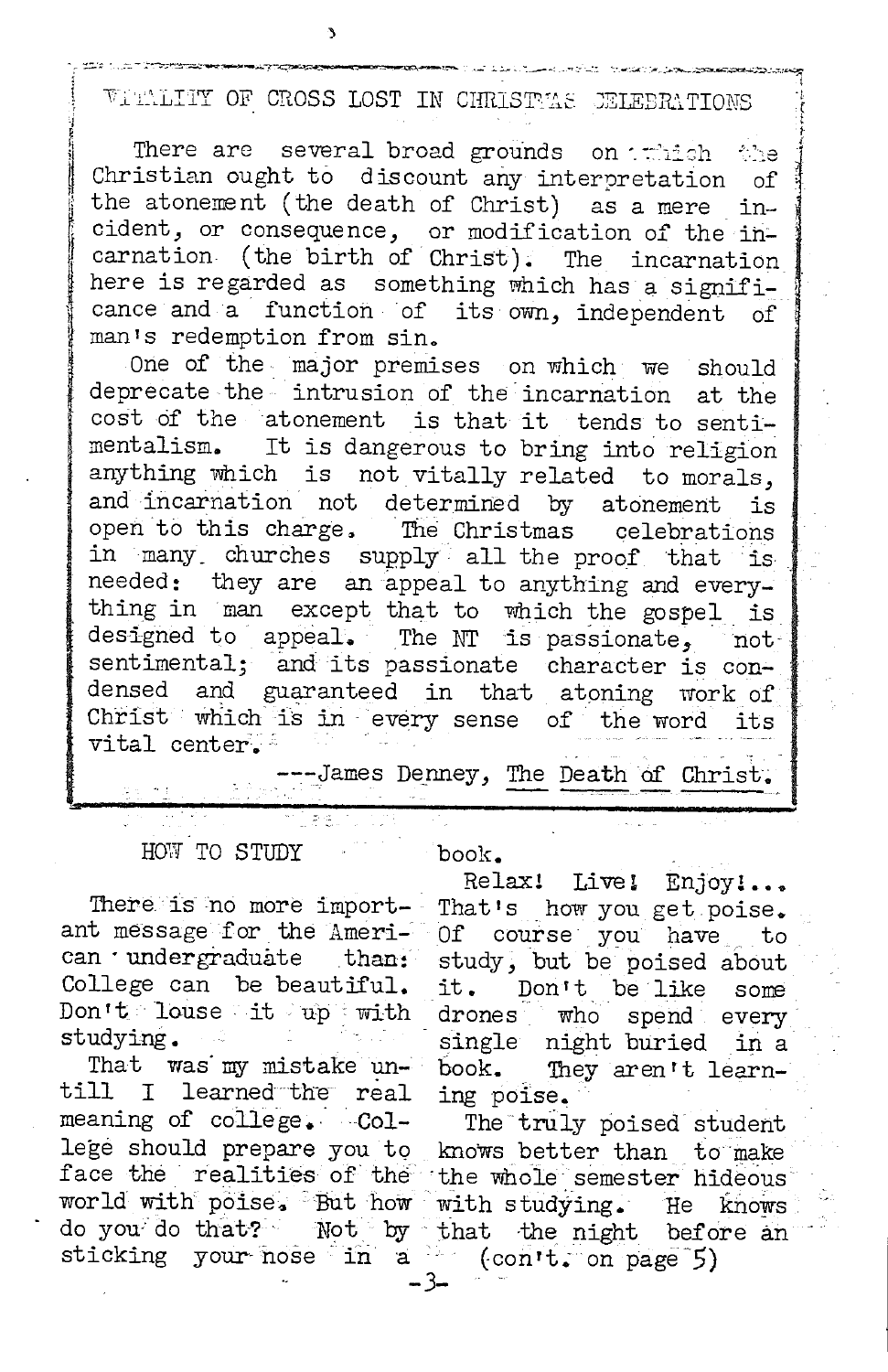#### . Le le cuitelle de la proposition de la proposition de la proposition de la proposition de la proposition de

Wedding congratulations We wonder... are in order fro three former Cedarville couples. If Bob Self is really

Sunday, Nov. 24 was the date for an afternoon cer- Fhy Micky liked Erie imony of Mr and Mrs. John so well. Could it be a Ryerse (Phyllis Beausay).

Thanksgiving day, Nov. Muat attraction the  $28\frac{1}{2}$  was the wedding date for Mr. and Mrs. Don Rick- holds. How about that ard (Peggy Stockwell). K's?

Nov. 29, an evening wed- If Marlene will wear ding was the setting of her ring out by being en-(Betsey Ann Mabie).

May the Lord give His blgssing on these young together as one with God.

BEAT OHIO NORTHERN

**Example 2010 Transfer 100 Million** 

 $\mathcal{P}_\mathrm{g}$  .

going steady.

certain rirl's brother?

bear on Clifton Road

many times.

 $\gamma$  ,  $\gamma$ 

If the new dorm will be finished by 1960?

If Ruth Yost is going to join the Wacs.

If the Education class is discussing pertinent

#### Knowledge

He who knows not and herself on the bus-Tues. he is a fool, shun him.

knows he knows not. he announced on the bus is simple, teach him. Tues, night. He who knows and knows not he knows: he is a-

sleep, wake him.<br>He who knows and knows Bob Barker: Myhen you

problems.

**Except If a Rosemary genjoyed** 

Is a fool, shun him.<br>He who knows not and ... What sport was being

he knows: he is wise; cross a potato and a beet,<br>follow him. you get a potato with<br>--Lady Burton baood shot eyes."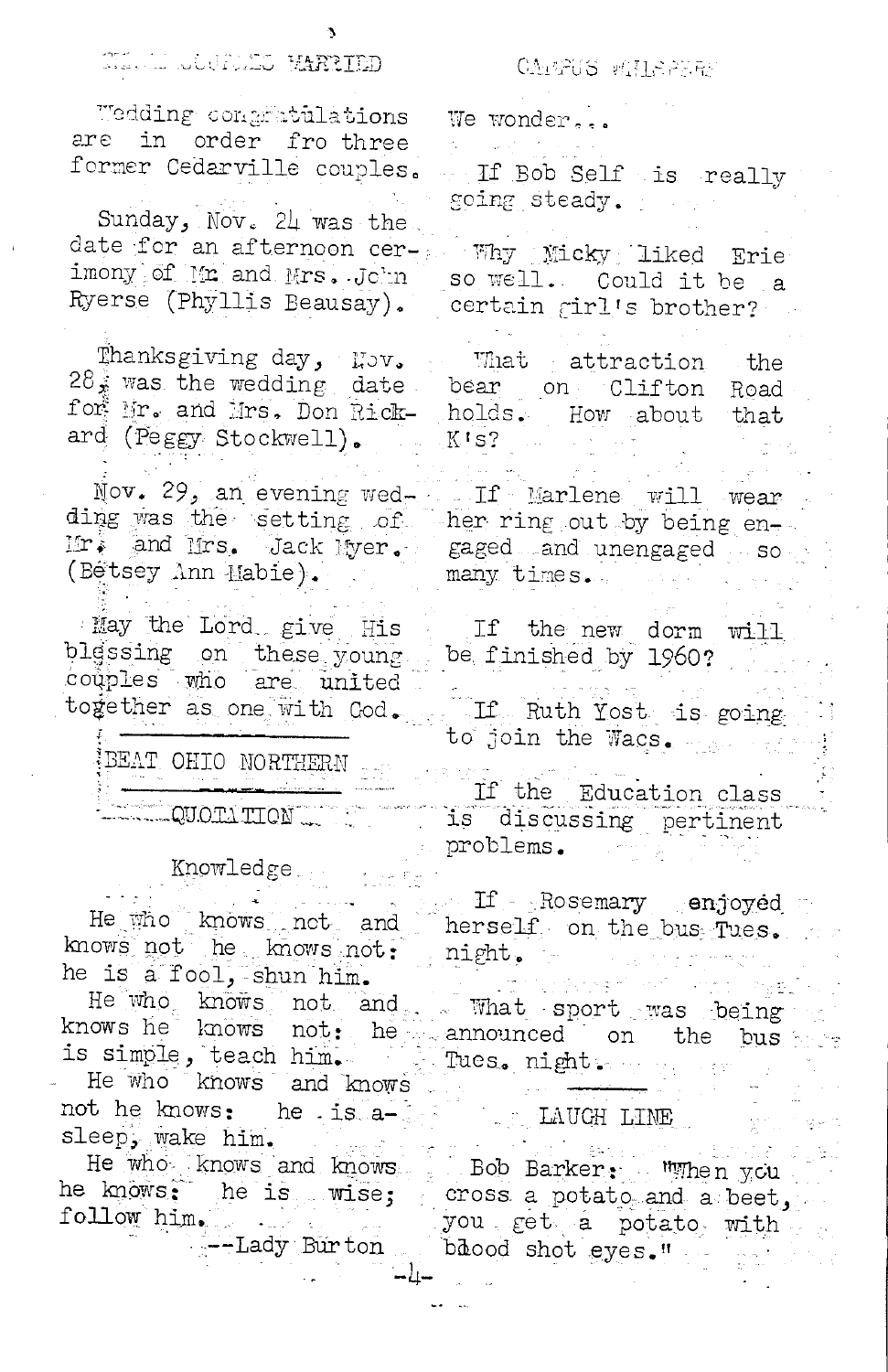ME MOACKETS WIN 88-82

 $\mathbb{C}$ n Nov, 27, the Cedarville Yellowjackets met<br>the Grace College team of

Winona Lake, Indiana.<br>From the first jump From the first jump ball, it was.obvious that the game was going to be<br>close. The teams kept close. The teams kept<br>trading baskets with each toam at times getting a<br>little cushion to work on only to have the opposi- tion come back to tie the score and at times pull ahead. This went on until the end of the first half which found Cedarville on the short end by<br>four.points, 45-41.<br>At the beginning of

the second half, Cedarville came back to tie the score. Towards the middle of the second half Grace put on the speed Grace put on the speed<br>and pulled away appearing as though they might wrap. up the game, However,<br>Cedarville got hot and began to puur in points<br>and as the final gun went<br>off, Gedarwille had won,  $88 - 82$ 

High scorer for the Yellowjackets was Reese with 20 points. Next in points was D. Wentzel with 18.

High man for Grace *vms* Chuck Hunter.with a total of 20 points. Toby Kidder was second with a total of  $16$ .

SALO CHICORDO EN SALO

**·,n1~. J·1nl±.C'r** 1le ..~ **Si-f~,**  also had' scheduled .games.<br>1ast week,

The night of the Grace College gare they<br>played a game against a Dayton junior college team-Miami Jacobs. J.V.'s <sup>p</sup>layed a good game really scrapping for the ball and came out on top, 75-64. . was high point man with 21. Jacobs was next with 15. In this game, Self

The J.V.'s had no game scheduled for the date of the Taylor game. The game between the J.V.'s and the Freshman team from Defiance didn't work out as the bus was too late in getting in. They did dress but only played a 24 minute running clock game which did not go into the records.

> HOW TO STUDY  $(Con't from page 3)$

 $\sqrt{2}$ 

~5..

exam is plenty of time to study.

People have condemned cramming, but who are the electric light and power interests, who want you to sit up late and<br>study every night so you will use more electricity<br>and enrich their pockets,

(Ccn't next issue)